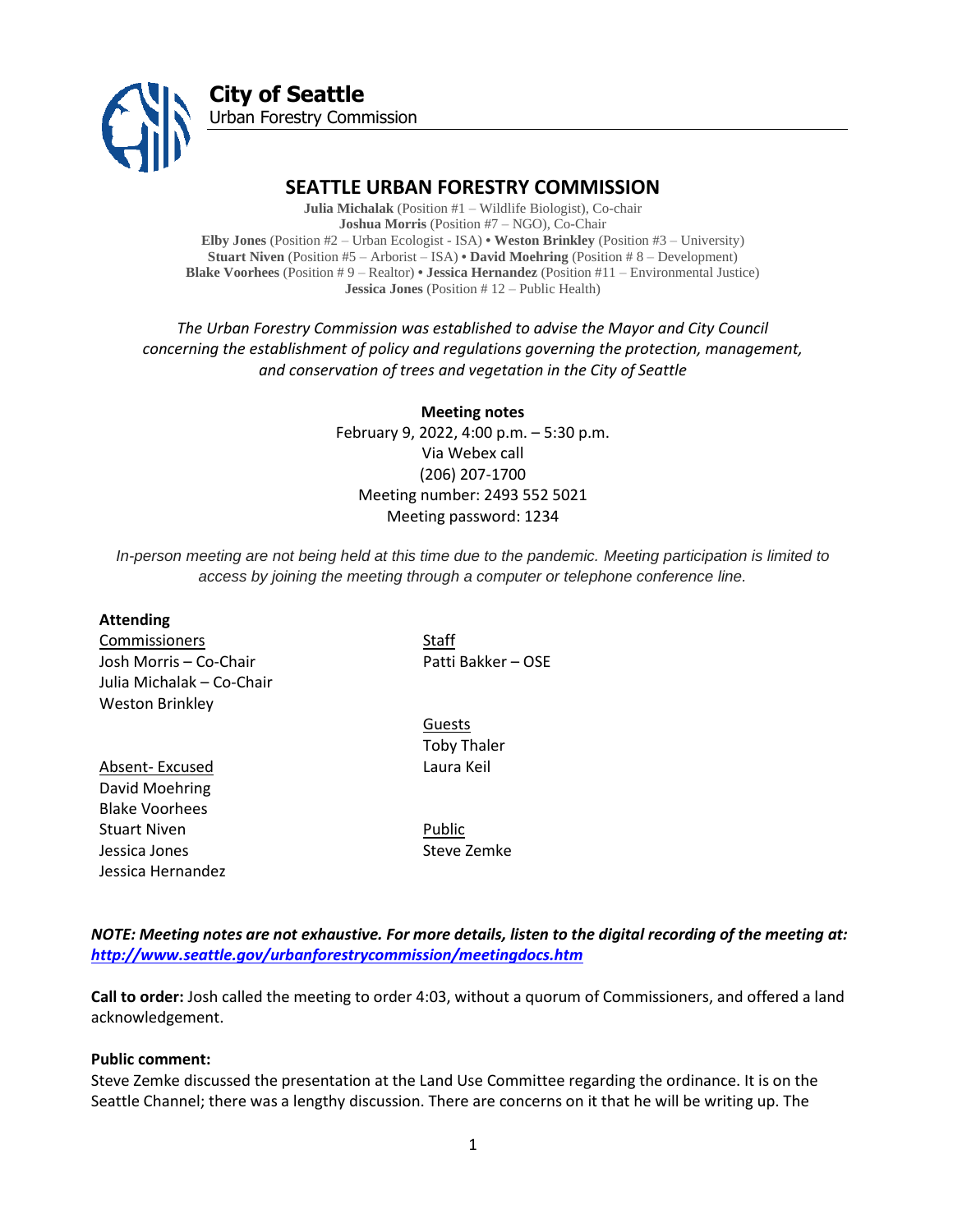timing of when it returns to Council is not known at this point. He also commented on the draft state bill HB1782 dealing with middle housing; there is a concern on how it might impact tree canopy.

Jim Davis – looking forward to the SDCI presentation; the canopy maps showing trees of different sizes in the presentation are interesting. The technology allows for determining the numbers and that would be helpful also. He also thought the legislation on tree providers was interesting and suggests that consequences to tree providers who are intimidating to folks be incorporated into it.

## **Chair, Committees, and Coordinator report:**

Josh noted that he, Julia and Patti participated in interviews with the two current position candidates. His interview went very well and the candidate is impressive. Julia noted that the interview she participated in went similarly and is looking forward to that going through.

Patti noted that those were the candidates for positions 4 and 6. Given the positive outcomes of those interviews, we will be taking next steps to appoint those candidates to those positions. There is action happening now to confirm the Get Engaged member appointments, which needed to be refreshed so that they are coming from the new Mayor and forwarded to Council for confirmation. Again, Laura Keil is our Get Engaged candidate that we are looking to get confirmed in this process and has been patient with it, and attending meetings and participating with the Commission in the meantime.

Recruitments for positions 2, 3 and 13 have been discussed recently, and the application for those positions was posted earlier this week; with applications due Feb. 24<sup>th</sup>. Patti sent information on this to Commissioners, and will post the link to the application in the chat so meeting attendees can share with interested groups or people in their networks.

## **Ordinance 120207 re: tree service provider registration debrief**

Josh provided an overview of this item at the Land Use Committee meeting, which included a lengthy and good conversation. Yolanda Ho from central staff provided an overview of what the bill contains and will do. It establishes a registry process for tree service providers that would be doing business on private property, and includes definitions and describes the actions covered. The process would be administered by SDCI. Comments from Councilmembers included concern for potential impacts to Hispanic businesses and a request that outreach be done to those types of businesses. Committee Chair Straus indicated to SDCI that they should work out what this bill means for their operations and determine how to implement it. His preference is that it be part of the overall package of tree protection updates that SDCI and OSE have been working on rather than a separate legislation, so there may be a delay in moving this forward to determine the process for that legislation moving forward.

Weston noted that characterization of impacted businesses is critical because that can impact this moving forward. SDOT has a process they are using, so much can be learned from how they implement their registration process. Also, there are two characterizations/stereotypes of businesses that this effort is attempting to address that have been used as tropes as this has proceeded and which weren't addressed: people doing tree work that are not with businesses (untrained, unskilled), and well-trained, skilled, wellresourced businesses who are practicing predatory cutting. These result in significant negative effects to the city's tree canopy. They were not addressed in the discussion at the LUC meeting today and should be part of the UFC recommendations.

The LUC meeting discussion included whether the insurance requirement and the ISA certification requirement were too onerous. Julia would like more information on whether research has gone into whether non-ISA-certified tree work has resulted in damage to the canopy.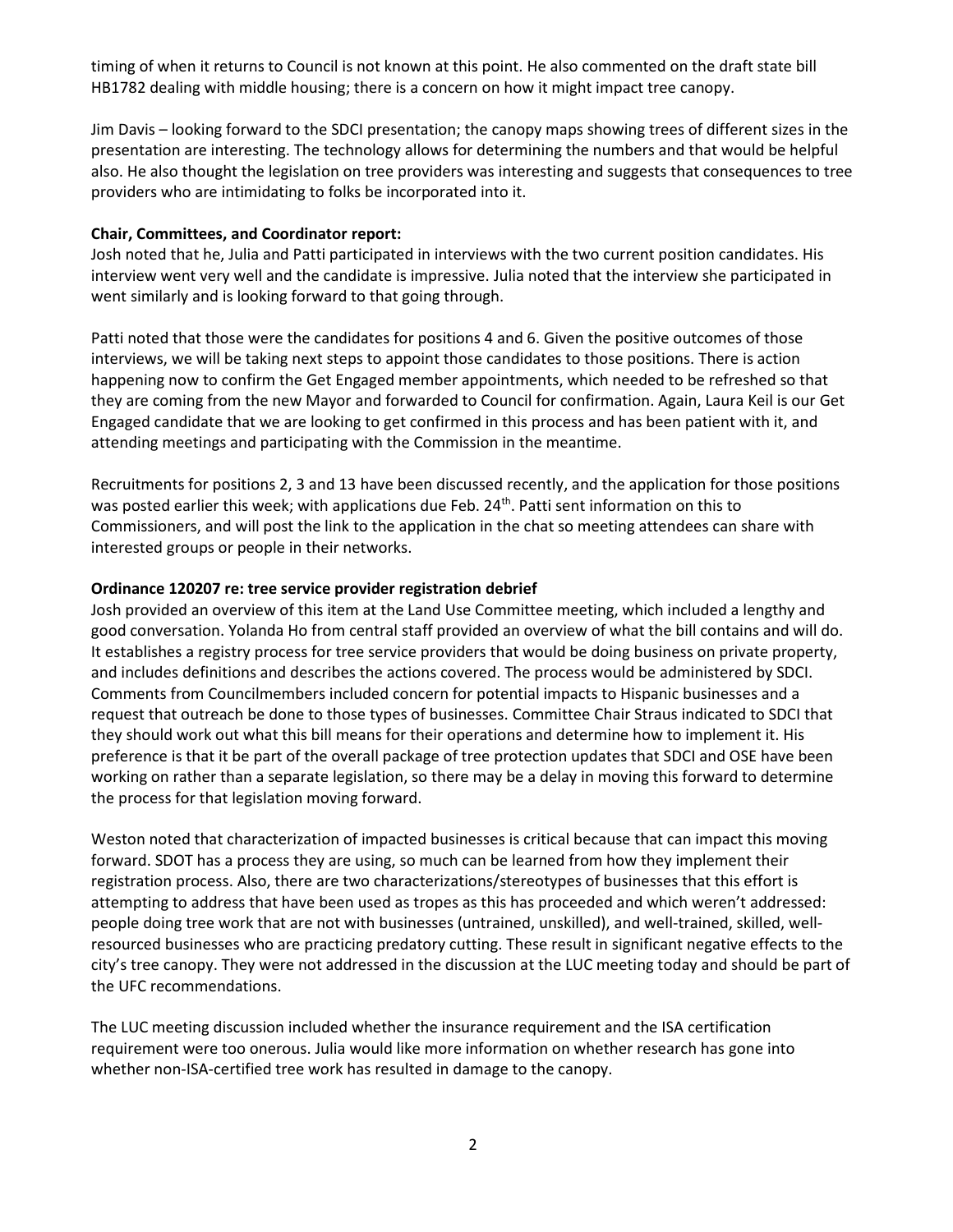To engage on this, the UFC will start with a recommendation letter, which Josh and Julia volunteered to draft. This could be used to request a meeting with the Mayor, since Councilmember Strauss's preference for this to be included in the overall tree protection package relies on support from the Mayor.

## **Tree protection recommendations and process update**

Chanda Emery started by noting that this effort is a team effort, with many groups in the city and including the UFC and the community. The recommendations have been analyzed and balance sought between Resolution 31902 and city priorities.

She covered the eight strategies called out in the Resolution, which prioritize the needs of low-income and low-canopy neighborhoods, and are also supposed to allow for infill development while balancing citywide tree protection and replacement goals.

There are three types of regulated trees: exceptional, significant and heritage trees. Significant trees are not currently part of city code. Trees under 6" diameter are not regulated unless they are in environmentally critical areas. Chanda covered the types of applicable zoning, and the additional zones inside those. Industrial and Downtown zones are not included.

The five proposals are:

- Support for Council's TSP registration legislation
- Expand definition of exceptional trees
- Define significant trees and require replacement at 12" and greater
- Allow payment-in-lie option in several circumstances
- Simplify processes and update enforcement provisions

There are two items requested by Council in the Resolution are not included in these proposals.

Chanda shared maps comparing tree canopy across the city with protection of trees at three different sizes. The tree canopy for the 24" and 30" size class are nearly identical, but the tree canopy at 12" and greater is significantly higher density. This helped inform the proposals for tree protection.

Chanda went through slides showing two example scenarios to illustrate how the proposed tree protection changes would play out during planning and review of development projects. The scenarios show different project types and layouts with various sizes of trees, and different decisions and mitigations for the various trees, and explain how those vary from current regulations to the proposed regulations.

Environmental equity is a major focus of this work to update tree protections. The funds received in the payment-in-lieu program would be directed to the census tracts with high percentage of people of color. Chanda shared maps showing those census tracts that would be focused on and the city properties and rights-of-way in those areas where tree planting can be directed. Similarly, the team is mapping lower income areas to be targeted for planting.

The draft recommendations for SEPA environmental review are set to be issued this month. Chanda stressed that this is a draft and that the team will continue working with stakeholders to make updates to the proposal as final recommendations for legislation are developed. The target for the final recommendations to move forward is end of second quarter 2022.

Questions from Commissioners included requesting more detail on the two items mentioned that were in the Resolution but not included in the current recommendations. Those include the existing tree removal limits, which are currently not recommended to change (to be maintained at 3 removals allowed per year) because of the need to balance all of the recommendations with the feedback received and the need to gather more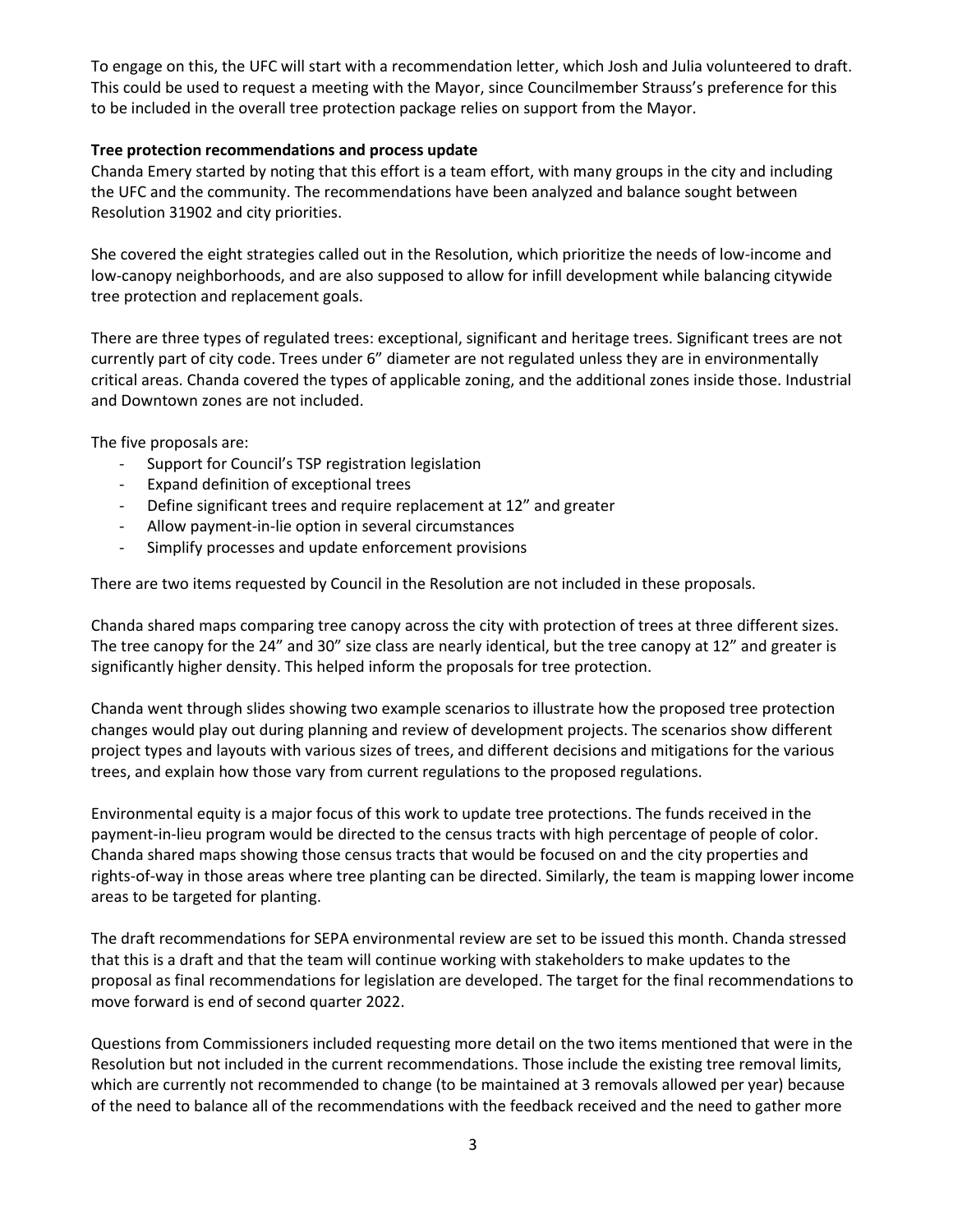data. The other strategy not moving forward at this point was to require a tree removal permit. The homeowner self-reporting proposal is in lieu of that at this point, along with the replacement requirements for removal of trees down to 12", which is comparable to the city of Portland. The self-reporting will feed into the tree tracking system developed. Chanda clarified that the tree service provider registration was being developed by staff as part of this process, but since City Council is moving forward with that in separate legislation, the recommendations don't include that specifically but would include support for and developing processes to implement it. Chanda also clarified details of the new significant tree category (how the 6" and 12" thresholds differ) and the exceptional tree category protections. She also noted how ecological function will be incorporated into replacement requirements.

### **Presentation debrief**

The timing of next steps and how best to structure UFC participation/input was discussed. Since the draft recommendations are set to be issued this month, Patti will share the link to them with Commissioners so that folks can review and be familiar with the content prior to the March meetings. Additional questions from Commissioners include the actual numbers that go along with the maps shared of the canopy coverage at different tree sizes, and wanting more background for why the current limit of removing three trees per is being maintained.

### **Community outreach**

Josh reviewed the work on this recently, including the padlet survey initiated by Jessica Hernandez, and the need to clarify goals. Without more Commissioners present, there was not as much discussion on this topic. Along with clarifying goals, there needs to be some prioritizing of potential community engagement efforts. The group discussed preparing a survey for Commissioners to weigh in on goals and priorities; Patti will prepare this survey prior to the March meetings.

## **2021 year-end report final design and transmission letter**

Patti shared the draft designed annual report, but without a quorum, there could not be action taken on this item.

# *NOTE: Meeting notes are not exhaustive. For more details, listen to the digital recording of the meeting at: <http://www.seattle.gov/urbanforestrycommission/meetingdocs.htm>*

## **Public comment:**

Steve Zemke expressed disappointment in the tepid recommendations put forward for tree protection, and suggested review of the UFC draft ordinance and compare with current proposals. Without permits being required, it's still a complaint-based system and that doesn't work. With the voluntary reporting system, people likely won't comply. The limit of three tree removals per year is too many; other cities like Shoreline have lower limits. Posting is also not included in the recommendations and better requirements for posting is needed.

**Adjourn:** The meeting was adjourned at 5:25 PM.

## **Meeting Chat:**

from Steve Zemke to everyone: 4:45 PM Why not reducing number of significant trees that can be removed from 3/year UFC recommended 2/3years. Shoreline limits to 1 tree/year? from Sandy Shettler to everyone: 4:45 PM Yes--why start with such a low bar? from Sandy Shettler to everyone: 4:46 PM Heavy reliance on in-lieu with such a poor survival rate of new plantings is also a concern. from Steve Zemke to everyone: 4:47 PM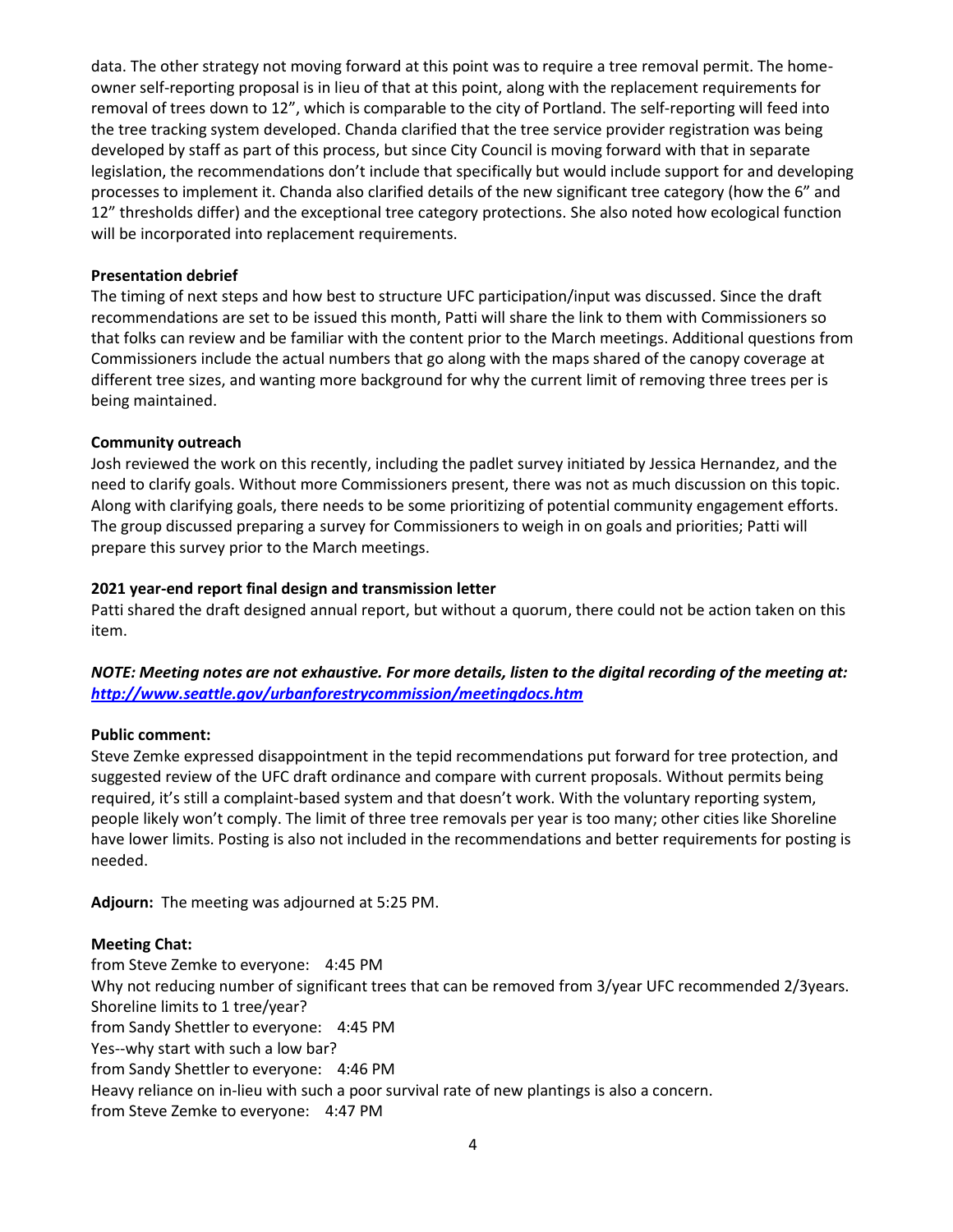Need tree care providers to report, not homeowners. Should be permits required as many other cities do. from Toby Thaler to everyone: 4:48 PM Chair: May I ask a question? from Steve Zemke to everyone: 4:50 PM Presentation says replace 12" trees yet examples show replacement 6" and larger trees or am I not reading it right? from Steve Zemke to everyone: 4:52 PM Can you also do the map on 6" tree canopy cover. for comparison when put out maps? from Tina Cohen to everyone: 4:55 PM I noticed the loophole that Exceptional trees cannot be removed unless developers can't reach their lot coverage. Could you explain? Can this loophole be closed? from Tina Cohen to everyone: 4:56 PM I think this is very weak protection from Toby Thaler to everyone: 4:57 PM Please correct Slide 8 if I'm right: Shows 30" Cedar as significant, not exceptional. I thought Cedars at 30 are currently exceptional. from Tina Cohen to everyone: 4:57 PM Many are lost due to lot line changes. This could be stopped from Toby Thaler to everyone: 4:57 PM Thanks! from Jim Davis to everyone: 4:58 PM And the "undue hardship" loophole will continue to exist. from Tina Cohen to everyone: 4:59 PM What about incentive to SAVE the trees? from Steve Zemke to everyone: 5:00 PM 80 year old tree replaced takes 80 years to replace. Any discussion of requiring replacement of more trees as size of removed tree increased .Portland require 3 trees for replacement trees 12" to 20" DBH from Toby Thaler to everyone: 5:00 PM I'm leaving you to your work; thank you very much... from Sandy Shettler to everyone: 5:04 PM Does anyone know which cities have more appropriate in-lieu and/or penalty fees than we do? from Steve Zemke to everyone: 5:12 PM The Ecosystem Services Report using on ground sampling a number of years ago had an analysis showing large number of city trees are less than 6" DBH from Steve Zemke to everyone: 5:17 PM Actually Don't Clearcut Seattle alone sent in over 1500 e-mails on updating tree ordinance in last 2 years supporting UFC draft ordinance

## **Public input: (see next page and posted notes):**

**From:** Alice Kuder <info@email.actionnetwork.org> **Sent:** Thursday, February 3, 2022 1:42 PM **To:** Bakker, Patricia <Patricia.Bakker@seattle.gov> **Subject:** Please Strengthen Seattle's Tree Ordinance

Urban Forestry Commission Coordinator Urban Forestry Commission c/o Patti Bakker,

It's time to end the delay by the Seattle Department of Construction and Inspections (SDCI) on presenting the Seattle City Council with an updated draft Tree and Urban Forest Protection Ordinance. Over the last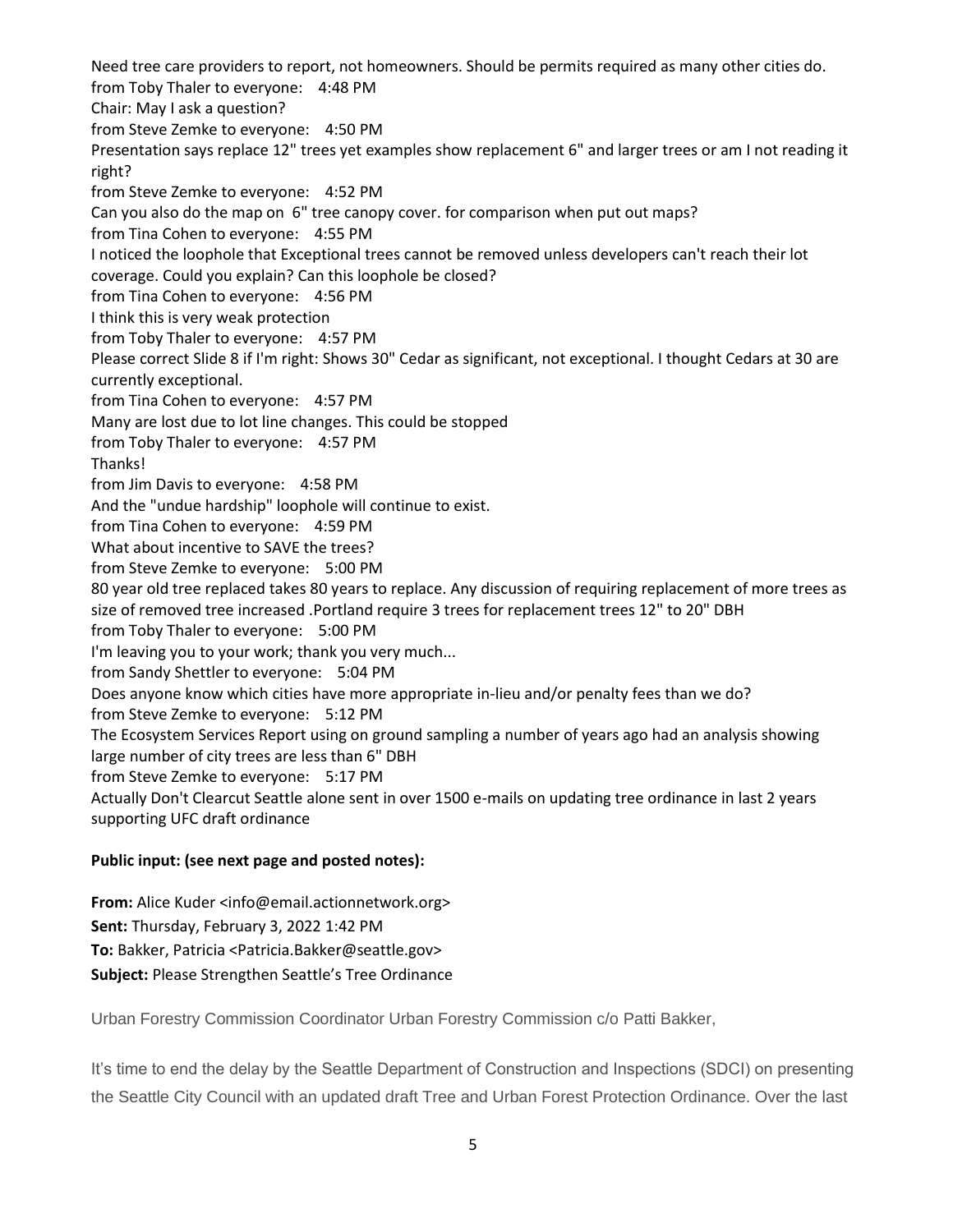12 years, the Seattle City Council has repeatedly asked successive Seattle Mayors and SDCI for an updated workable and effective ordinance draft to consider and it is obvious SDCI is not responding as requested. In its most recent 2019 Resolution 31902, the Council gave specific issues for SDCI to address.

SDCI, once again, has not responded in a timely manner with a comprehensive tree protection ordinance update. It's been delay after delay. Please remove tree and urban forestry protection from their Department. In 2009 the Seattle City Auditor proposed transferring tree and urban forestry oversight and authority to an independent entity that does not have a conflict of interest. The Auditor proposed oversight be moved to the Office of Sustainability and the Environment.

Much has changed since 2009 and it is time to create an independent Department with authority over environment, urban forestry, and climate issues. SDCI has a conflict of interest in tree oversight – their priority mission has been to help developers build, not protect trees. Years of inaction on effective oversight and protection of trees by SDCI demands that a separate independent entity take over the city's responsibility to protect and enhance our urban forest. We propose that an Urban Forestry Division be created within a new Department of the Environment and Climate.

Seattle's trees and urban forest are vital to keeping our city healthy and livable. Trees and the urban forest comprise vital green infrastructure needed to keep our city and people healthy. Trees reduce air pollution, storm water runoff and climate impacts like heat island effects, while providing essential habitat for birds and other wildlife. They are important for the physical and mental health of our residents. A robust urban forest is critical for climate resilience and tree equity.

Seattle's rapid growth and an outdated tree ordinance are reducing these beneficial effects as trees are removed and not even replaced. It is urgent to act now to stop this continued loss of existing trees, particularly large mature trees and tree groves. It is important to promote environmental equity by retaining as many trees as possible and replacing those removed.

Please update Seattle's Tree Protection Ordinance as recommended in the latest draft by the Seattle Urban Forestry Commission.

Here are the key provisions that need to be in an updated tree ordinance:

1. Expand the existing Tree Removal and Replacement Permit Program, including 2-week public notice and posting on-site, as used by the Seattle Department of Transportation (SDOT) – to cover all Significant Trees (6" and larger diameter at breast height (DBH)) on private property in all land use zones, both during development and outside development.

2. Require the replacement of all Significant Trees removed with trees that in 25 years will reach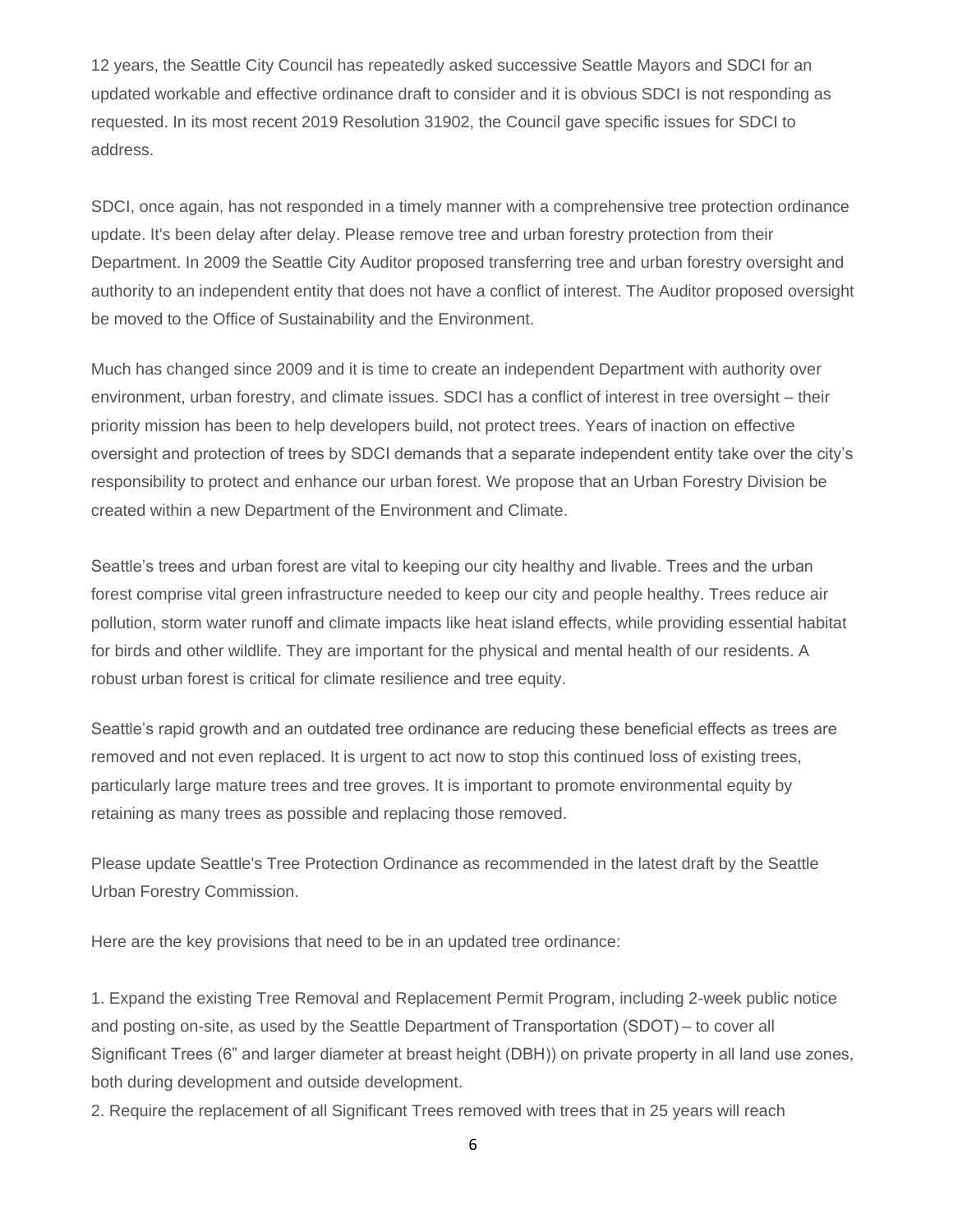equivalent canopy volume lost – either on site or pay a replacement fee into a City Tree Replacement and Preservation Fund. Allow the Fund to also accept fines, donations, grants, purchase land and set up easements.

3. Expand current protections for Exceptional Trees and reduce the upper threshold for Exceptional Trees to 24" DBH, protect tree groves and heritage trees and prohibit Significant Trees being removed on undeveloped lots.

4. Allow removal of no more than 2 Significant non-Exceptional Trees in 3 years per lot outside development.

5. Establish one citywide database for applying for Tree Removal and Replacement Permits and to track changes in the tree canopy.

6. Post online all permit requests for 2 weeks prior to removal and all permit approvals for public viewing. Establish and maintain a city-wide database and inventory of existing trees, trees removed, and trees planted. Post on-line quarterly reports.

7. Expand SDOT's existing tree service provider's registration and certification to register all Tree Service Providers (arborists) working on trees in Seattle.

8. Require developers throughout the development process to maximize the retention of existing trees with adequate space for trees to grow and survive.

9. Require a Tree Inventory and Tree Landscaping Plan prior to any development permits being approved.

10. Provide adequate funding in the budget to implement and enforce the updated ordinance.

Alice Kuder [aakuder@gmail.com](mailto:aakuder@gmail.com) 8427 30th Ave SW Seattle, Washington 98126

**From:** Jayn Foy <info@email.actionnetwork.org> **Sent:** Thursday, February 3, 2022 2:37 PM **To:** Bakker, Patricia <Patricia.Bakker@seattle.gov> **Subject:** Please Strengthen Seattle's Tree Ordinance

Urban Forestry Commission Coordinator Urban Forestry Commission c/o Patti Bakker,

It's time to end the delay by the Seattle Department of Construction and Inspections (SDCI) on presenting the Seattle City Council with an updated draft Tree and Urban Forest Protection Ordinance. Over the last 12 years, the Seattle City Council has repeatedly asked successive Seattle Mayors and SDCI for an updated workable and effective ordinance draft to consider and it is obvious SDCI is not responding as requested. In its most recent 2019 Resolution 31902, the Council gave specific issues for SDCI to address.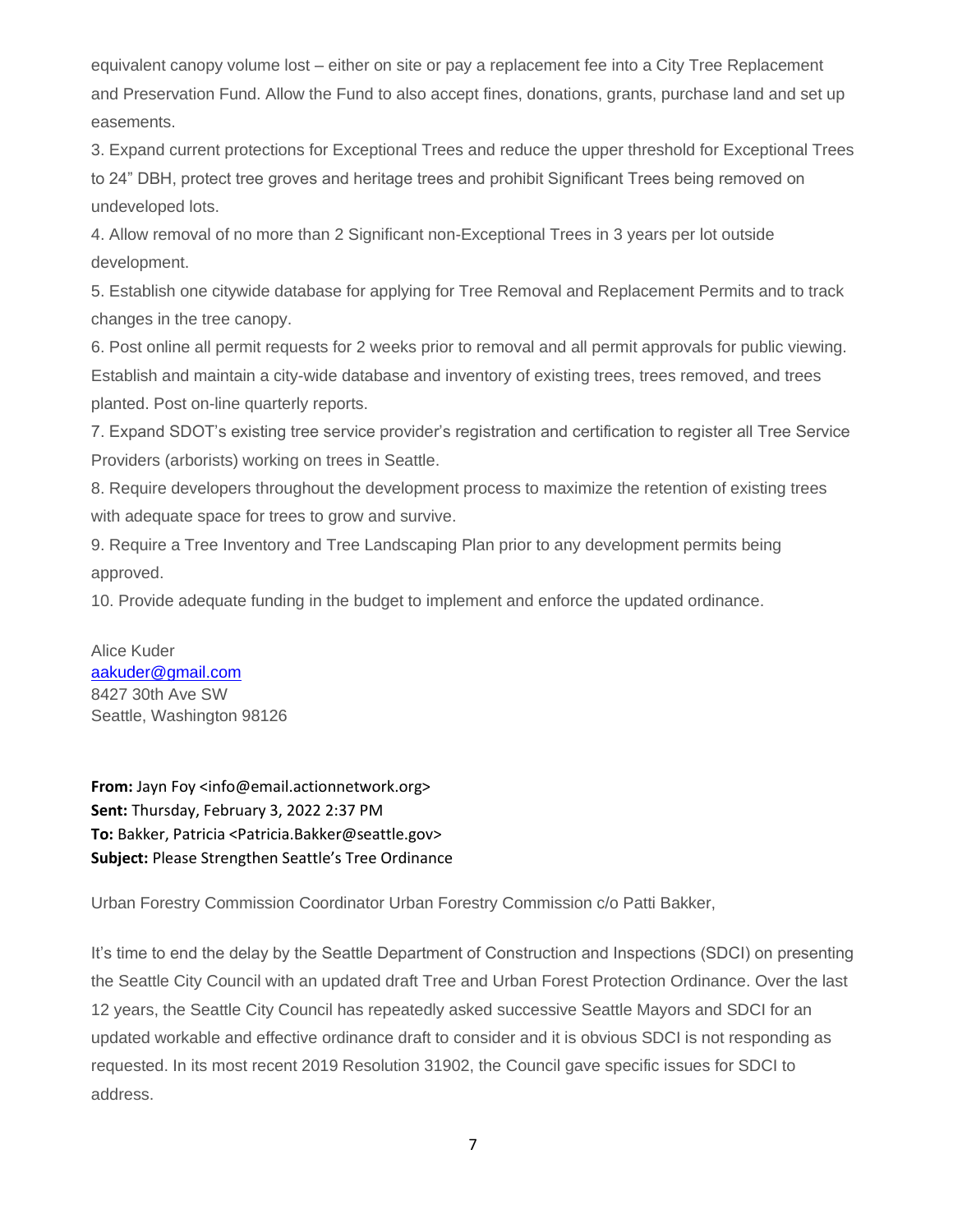SDCI, once again, has not responded in a timely manner with a comprehensive tree protection ordinance update. It's been delay after delay. Please remove tree and urban forestry protection from their Department. In 2009 the Seattle City Auditor proposed transferring tree and urban forestry oversight and authority to an independent entity that does not have a conflict of interest. The Auditor proposed oversight be moved to the Office of Sustainability and the Environment.

Much has changed since 2009 and it is time to create an independent Department with authority over environment, urban forestry, and climate issues. SDCI has a conflict of interest in tree oversight – their priority mission has been to help developers build, not protect trees. Years of inaction on effective oversight and protection of trees by SDCI demands that a separate independent entity take over the city's responsibility to protect and enhance our urban forest. We propose that an Urban Forestry Division be created within a new Department of the Environment and Climate.

Seattle's trees and urban forest are vital to keeping our city healthy and livable. Trees and the urban forest comprise vital green infrastructure needed to keep our city and people healthy. Trees reduce air pollution, storm water runoff and climate impacts like heat island effects, while providing essential habitat for birds and other wildlife. They are important for the physical and mental health of our residents. A robust urban forest is critical for climate resilience and tree equity.

Seattle's rapid growth and an outdated tree ordinance are reducing these beneficial effects as trees are removed and not even replaced. It is urgent to act now to stop this continued loss of existing trees, particularly large mature trees and tree groves. It is important to promote environmental equity by retaining as many trees as possible and replacing those removed.

Please update Seattle's Tree Protection Ordinance as recommended in the latest draft by the Seattle Urban Forestry Commission.

Here are the key provisions that need to be in an updated tree ordinance:

1. Expand the existing Tree Removal and Replacement Permit Program, including 2-week public notice and posting on-site, as used by the Seattle Department of Transportation (SDOT) – to cover all Significant Trees (6" and larger diameter at breast height (DBH)) on private property in all land use zones, both during development and outside development.

2. Require the replacement of all Significant Trees removed with trees that in 25 years will reach equivalent canopy volume lost – either on site or pay a replacement fee into a City Tree Replacement and Preservation Fund. Allow the Fund to also accept fines, donations, grants, purchase land and set up easements.

3. Expand current protections for Exceptional Trees and reduce the upper threshold for Exceptional Trees to 24" DBH, protect tree groves and heritage trees and prohibit Significant Trees being removed on

8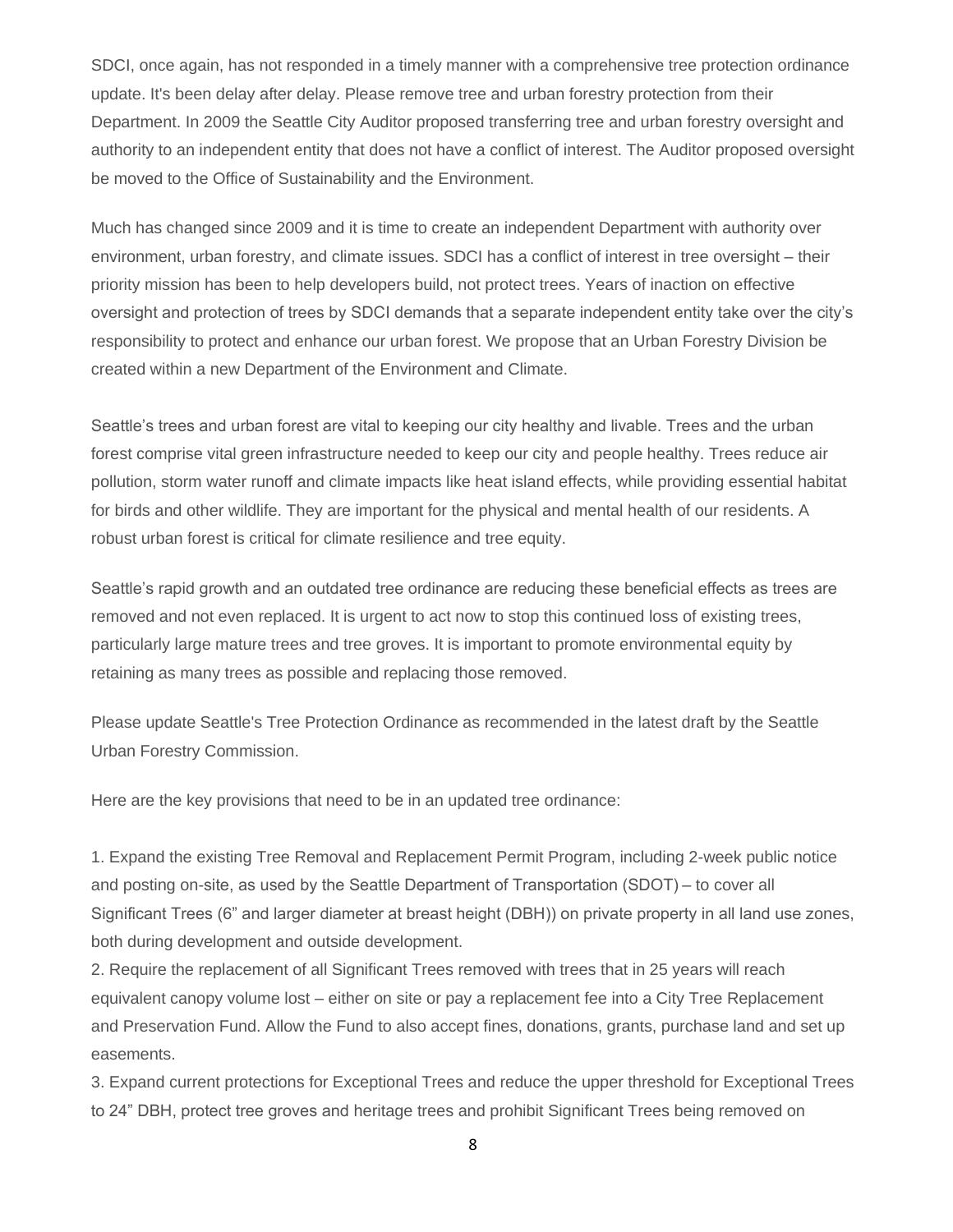undeveloped lots.

4. Allow removal of no more than 2 Significant non-Exceptional Trees in 3 years per lot outside development.

5. Establish one citywide database for applying for Tree Removal and Replacement Permits and to track changes in the tree canopy.

6. Post online all permit requests for 2 weeks prior to removal and all permit approvals for public viewing. Establish and maintain a city-wide database and inventory of existing trees, trees removed, and trees planted. Post on-line quarterly reports.

7. Expand SDOT's existing tree service provider's registration and certification to register all Tree Service Providers (arborists) working on trees in Seattle.

8. Require developers throughout the development process to maximize the retention of existing trees with adequate space for trees to grow and survive.

9. Require a Tree Inventory and Tree Landscaping Plan prior to any development permits being approved.

10. Provide adequate funding in the budget to implement and enforce the updated ordinance.

Jayn Foy [jaynfoy@gmail.com](mailto:jaynfoy@gmail.com) 3302 S. Charles St. Seattle, Washington 98144

**From:** John Cook <info@email.actionnetwork.org> **Sent:** Friday, February 4, 2022 5:39 PM **To:** Bakker, Patricia <Patricia.Bakker@seattle.gov> **Subject:** Save Our Trees!

Urban Forestry Commission Coordinator Urban Forestry Commission c/o Patti Bakker,

It's time to end the delay by the Seattle Department of Construction and Inspections (SDCI) on presenting the Seattle City Council with an updated draft Tree and Urban Forest Protection Ordinance. Over the last 12 years, the Seattle City Council has repeatedly asked successive Seattle Mayors and SDCI for an updated workable and effective ordinance draft to consider and it is obvious SDCI is not responding as requested. In its most recent 2019 Resolution 31902, the Council gave specific issues for SDCI to address.

SDCI, once again, has not responded in a timely manner with a comprehensive tree protection ordinance update. It's been delay after delay. Please remove tree and urban forestry protection from their Department. In 2009 the Seattle City Auditor proposed transferring tree and urban forestry oversight and authority to an independent entity that does not have a conflict of interest. The Auditor proposed oversight be moved to the Office of Sustainability and the Environment.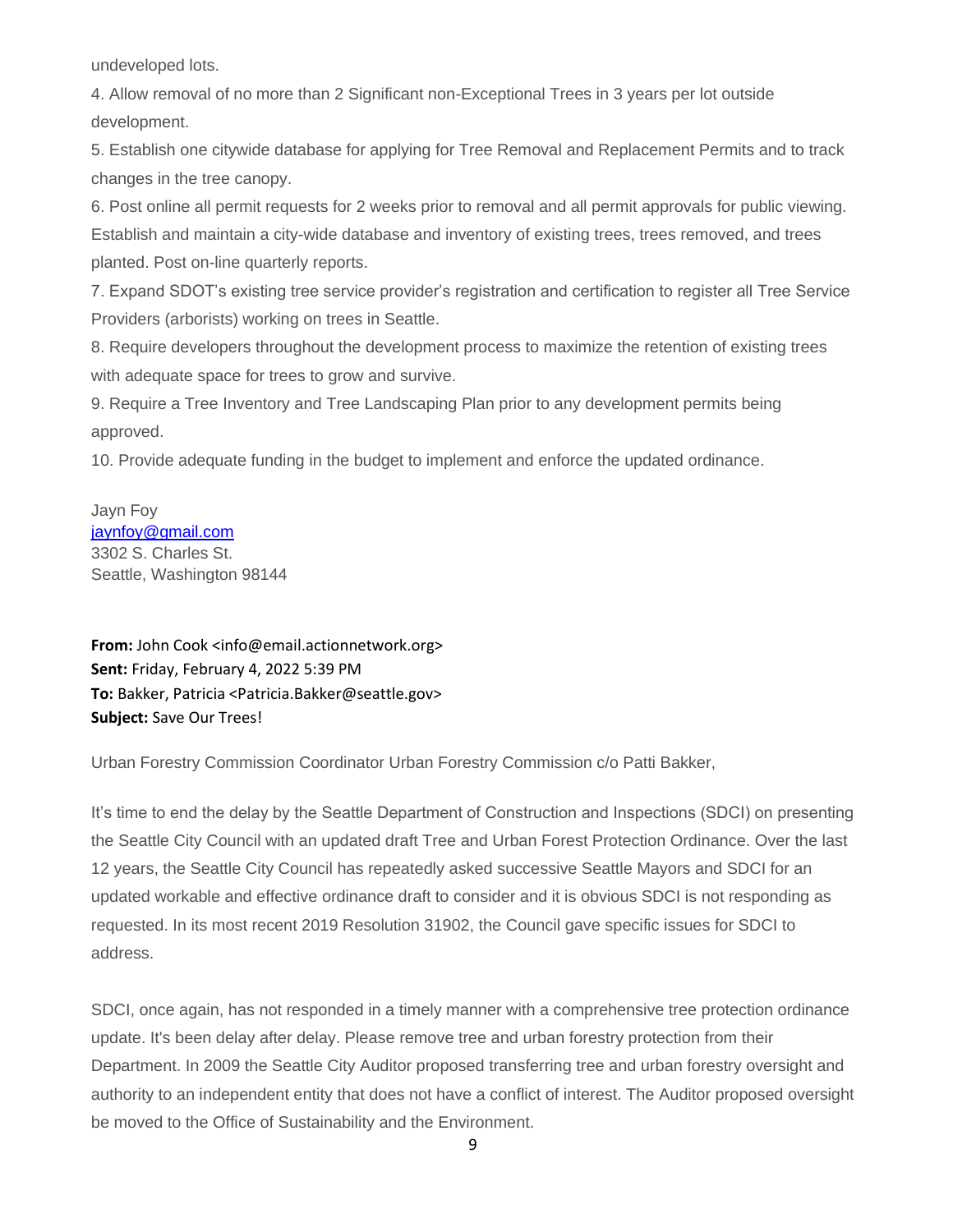Much has changed since 2009 and it is time to create an independent Department with authority over environment, urban forestry, and climate issues. SDCI has a conflict of interest in tree oversight – their priority mission has been to help developers build, not protect trees. Years of inaction on effective oversight and protection of trees by SDCI demands that a separate independent entity take over the city's responsibility to protect and enhance our urban forest. We propose that an Urban Forestry Division be created within a new Department of the Environment and Climate.

Seattle's trees and urban forest are vital to keeping our city healthy and livable. Trees and the urban forest comprise vital green infrastructure needed to keep our city and people healthy. Trees reduce air pollution, storm water runoff and climate impacts like heat island effects, while providing essential habitat for birds and other wildlife. They are important for the physical and mental health of our residents. A robust urban forest is critical for climate resilience and tree equity.

Seattle's rapid growth and an outdated tree ordinance are reducing these beneficial effects as trees are removed and not even replaced. It is urgent to act now to stop this continued loss of existing trees, particularly large mature trees and tree groves. It is important to promote environmental equity by retaining as many trees as possible and replacing those removed.

Please update Seattle's Tree Protection Ordinance as recommended in the latest draft by the Seattle Urban Forestry Commission.

Here are the key provisions that need to be in an updated tree ordinance:

1. Expand the existing Tree Removal and Replacement Permit Program, including 2-week public notice and posting on-site, as used by the Seattle Department of Transportation (SDOT) – to cover all Significant Trees (6" and larger diameter at breast height (DBH)) on private property in all land use zones, both during development and outside development.

2. Require the replacement of all Significant Trees removed with trees that in 25 years will reach equivalent canopy volume lost – either on site or pay a replacement fee into a City Tree Replacement and Preservation Fund. Allow the Fund to also accept fines, donations, grants, purchase land and set up easements.

3. Expand current protections for Exceptional Trees and reduce the upper threshold for Exceptional Trees to 24" DBH, protect tree groves and heritage trees and prohibit Significant Trees being removed on undeveloped lots.

4. Allow removal of no more than 2 Significant non-Exceptional Trees in 3 years per lot outside development.

5. Establish one citywide database for applying for Tree Removal and Replacement Permits and to track changes in the tree canopy.

6. Post online all permit requests for 2 weeks prior to removal and all permit approvals for public viewing.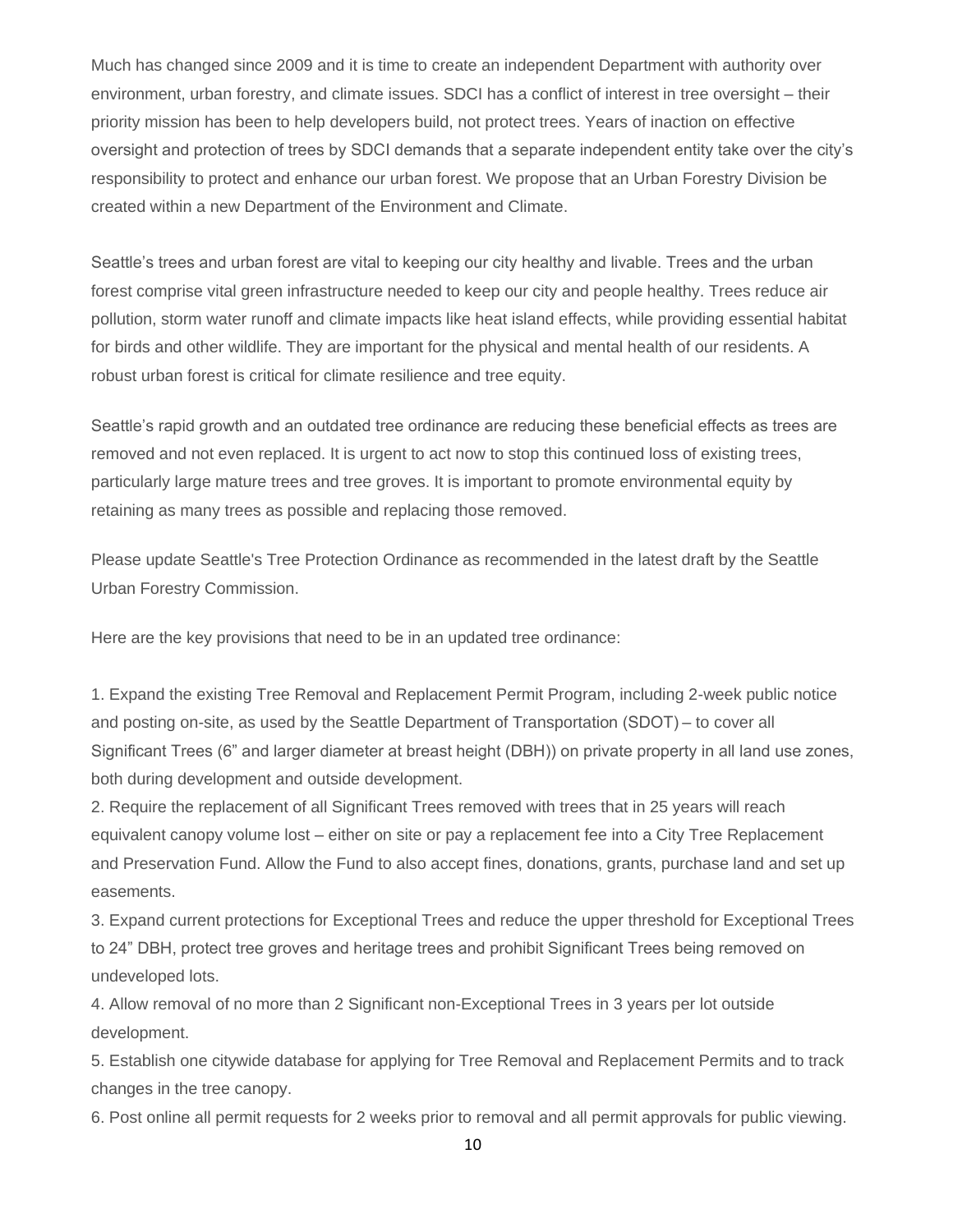Establish and maintain a city-wide database and inventory of existing trees, trees removed, and trees planted. Post on-line quarterly reports.

7. Expand SDOT's existing tree service provider's registration and certification to register all Tree Service Providers (arborists) working on trees in Seattle.

8. Require developers throughout the development process to maximize the retention of existing trees with adequate space for trees to grow and survive.

9. Require a Tree Inventory and Tree Landscaping Plan prior to any development permits being approved.

10. Provide adequate funding in the budget to implement and enforce the updated ordinance.

John Cook [johnvcook@hotmail.com](mailto:johnvcook@hotmail.com) 19324 Fremont Ave N Shoreline, Washington 98133

**From:** Aleksandra Hungerford <info@email.actionnetwork.org> **Sent:** Tuesday, February 8, 2022 9:13 PM **To:** Bakker, Patricia <Patricia.Bakker@seattle.gov> **Subject:** Please, keep Seattle green and protect our trees.

Urban Forestry Commission Coordinator Urban Forestry Commission c/o Patti Bakker,

It's time to end the delay by the Seattle Department of Construction and Inspections (SDCI) on presenting the Seattle City Council with an updated draft Tree and Urban Forest Protection Ordinance. Over the last 12 years, the Seattle City Council has repeatedly asked successive Seattle Mayors and SDCI for an updated workable and effective ordinance draft to consider and it is obvious SDCI is not responding as requested. In its most recent 2019 Resolution 31902, the Council gave specific issues for SDCI to address.

SDCI, once again, has not responded in a timely manner with a comprehensive tree protection ordinance update. It's been delay after delay. Please remove tree and urban forestry protection from their Department. In 2009 the Seattle City Auditor proposed transferring tree and urban forestry oversight and authority to an independent entity that does not have a conflict of interest. The Auditor proposed oversight be moved to the Office of Sustainability and the Environment.

Much has changed since 2009 and it is time to create an independent Department with authority over environment, urban forestry, and climate issues. SDCI has a conflict of interest in tree oversight – their priority mission has been to help developers build, not protect trees. Years of inaction on effective oversight and protection of trees by SDCI demands that a separate independent entity take over the city's responsibility to protect and enhance our urban forest. We propose that an Urban Forestry Division be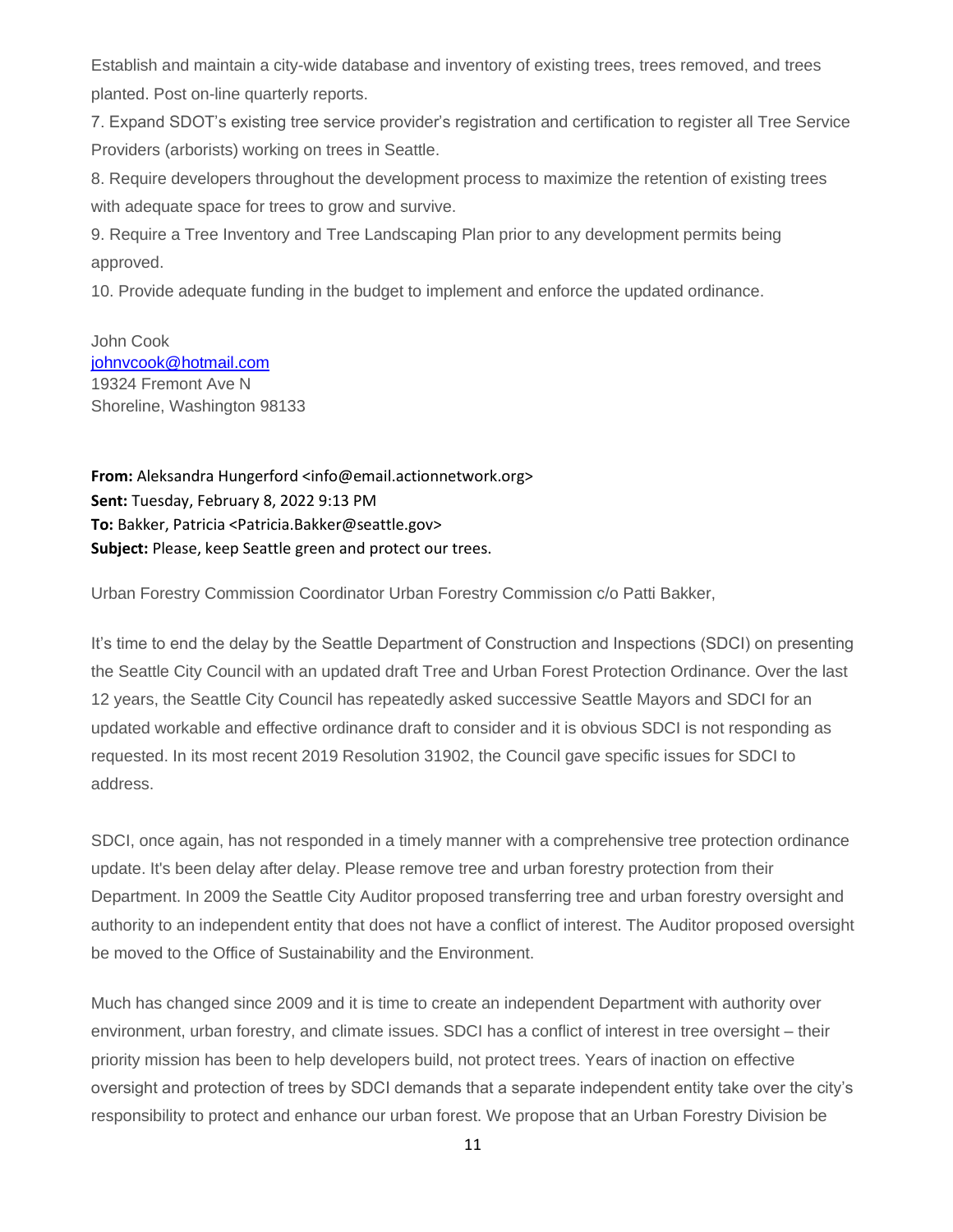created within a new Department of the Environment and Climate.

Seattle's trees and urban forest are vital to keeping our city healthy and livable. Trees and the urban forest comprise vital green infrastructure needed to keep our city and people healthy. Trees reduce air pollution, storm water runoff and climate impacts like heat island effects, while providing essential habitat for birds and other wildlife. They are important for the physical and mental health of our residents. A robust urban forest is critical for climate resilience and tree equity.

Seattle's rapid growth and an outdated tree ordinance are reducing these beneficial effects as trees are removed and not even replaced. It is urgent to act now to stop this continued loss of existing trees, particularly large mature trees and tree groves. It is important to promote environmental equity by retaining as many trees as possible and replacing those removed.

Please update Seattle's Tree Protection Ordinance as recommended in the latest draft by the Seattle Urban Forestry Commission.

Here are the key provisions that need to be in an updated tree ordinance:

1. Expand the existing Tree Removal and Replacement Permit Program, including 2-week public notice and posting on-site, as used by the Seattle Department of Transportation (SDOT) – to cover all Significant Trees (6" and larger diameter at breast height (DBH)) on private property in all land use zones, both during development and outside development.

2. Require the replacement of all Significant Trees removed with trees that in 25 years will reach equivalent canopy volume lost – either on site or pay a replacement fee into a City Tree Replacement and Preservation Fund. Allow the Fund to also accept fines, donations, grants, purchase land and set up easements.

3. Expand current protections for Exceptional Trees and reduce the upper threshold for Exceptional Trees to 24" DBH, protect tree groves and heritage trees and prohibit Significant Trees being removed on undeveloped lots.

4. Allow removal of no more than 2 Significant non-Exceptional Trees in 3 years per lot outside development.

5. Establish one citywide database for applying for Tree Removal and Replacement Permits and to track changes in the tree canopy.

6. Post online all permit requests for 2 weeks prior to removal and all permit approvals for public viewing. Establish and maintain a city-wide database and inventory of existing trees, trees removed, and trees planted. Post on-line quarterly reports.

7. Expand SDOT's existing tree service provider's registration and certification to register all Tree Service Providers (arborists) working on trees in Seattle.

8. Require developers throughout the development process to maximize the retention of existing trees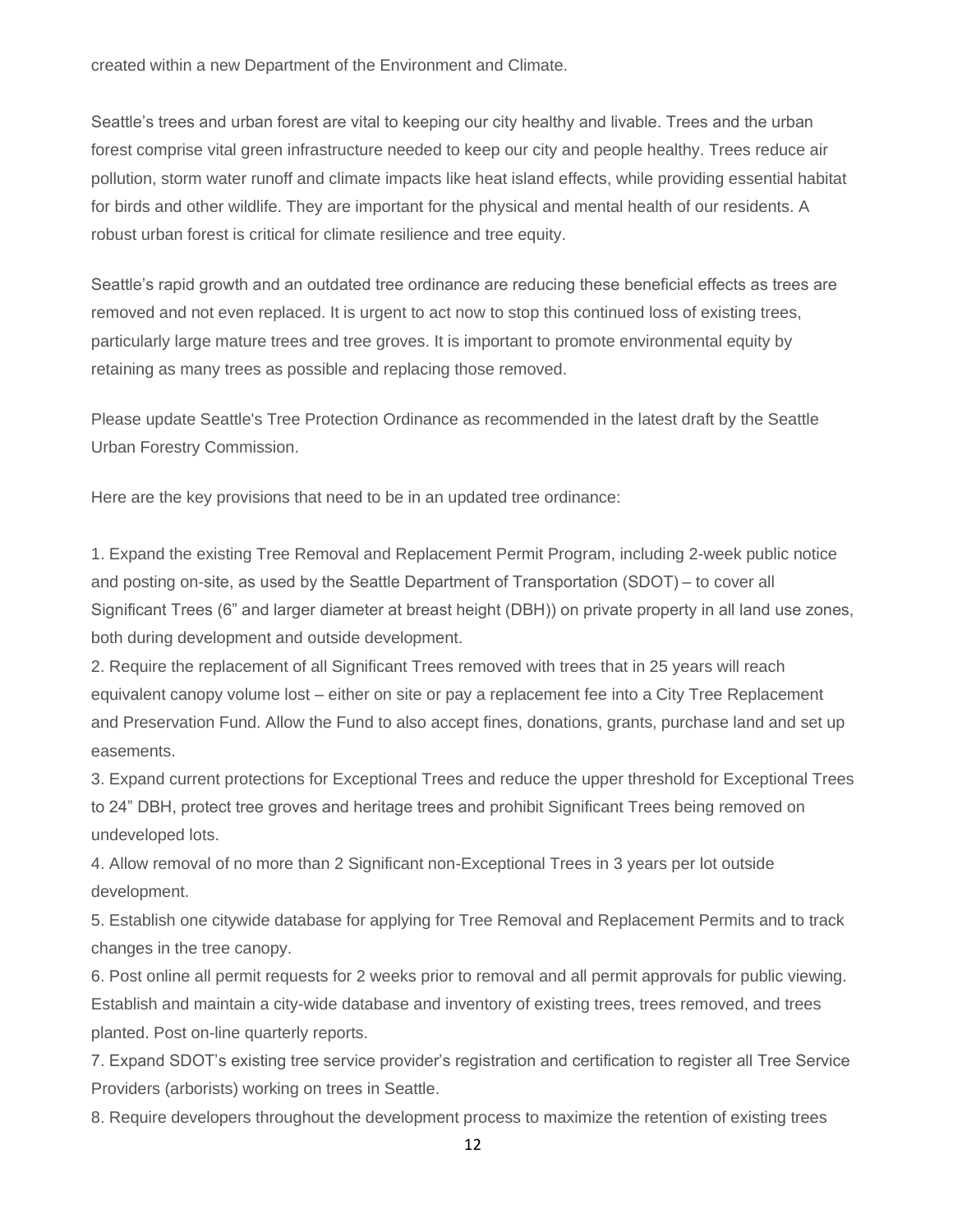with adequate space for trees to grow and survive.

9. Require a Tree Inventory and Tree Landscaping Plan prior to any development permits being approved.

10. Provide adequate funding in the budget to implement and enforce the updated ordinance.

Aleksandra Hungerford [olahungerford@gmail.com](mailto:olahungerford@gmail.com) 5522 27th Avenue Northeast Seattle, Washington 98105

**From:** Eric Thomassian <info@email.actionnetwork.org> **Sent:** Tuesday, February 8, 2022 9:17 PM **To:** Bakker, Patricia <Patricia.Bakker@seattle.gov> **Subject:** Please Update Seattle's Tree Ordinance

Urban Forestry Commission Coordinator Urban Forestry Commission c/o Patti Bakker,

It's time to end the delay by the Seattle Department of Construction and Inspections (SDCI) on presenting the Seattle City Council with an updated draft Tree and Urban Forest Protection Ordinance. Over the last 12 years, the Seattle City Council has repeatedly asked successive Seattle Mayors and SDCI for an updated workable and effective ordinance draft to consider and it is obvious SDCI is not responding as requested. In its most recent 2019 Resolution 31902, the Council gave specific issues for SDCI to address.

SDCI, once again, has not responded in a timely manner with a comprehensive tree protection ordinance update. It's been delay after delay. Please remove tree and urban forestry protection from their Department. In 2009 the Seattle City Auditor proposed transferring tree and urban forestry oversight and authority to an independent entity that does not have a conflict of interest. The Auditor proposed oversight be moved to the Office of Sustainability and the Environment.

Much has changed since 2009 and it is time to create an independent Department with authority over environment, urban forestry, and climate issues. SDCI has a conflict of interest in tree oversight – their priority mission has been to help developers build, not protect trees. Years of inaction on effective oversight and protection of trees by SDCI demands that a separate independent entity take over the city's responsibility to protect and enhance our urban forest. We propose that an Urban Forestry Division be created within a new Department of the Environment and Climate.

Seattle's trees and urban forest are vital to keeping our city healthy and livable. Trees and the urban forest comprise vital green infrastructure needed to keep our city and people healthy. Trees reduce air pollution, storm water runoff and climate impacts like heat island effects, while providing essential habitat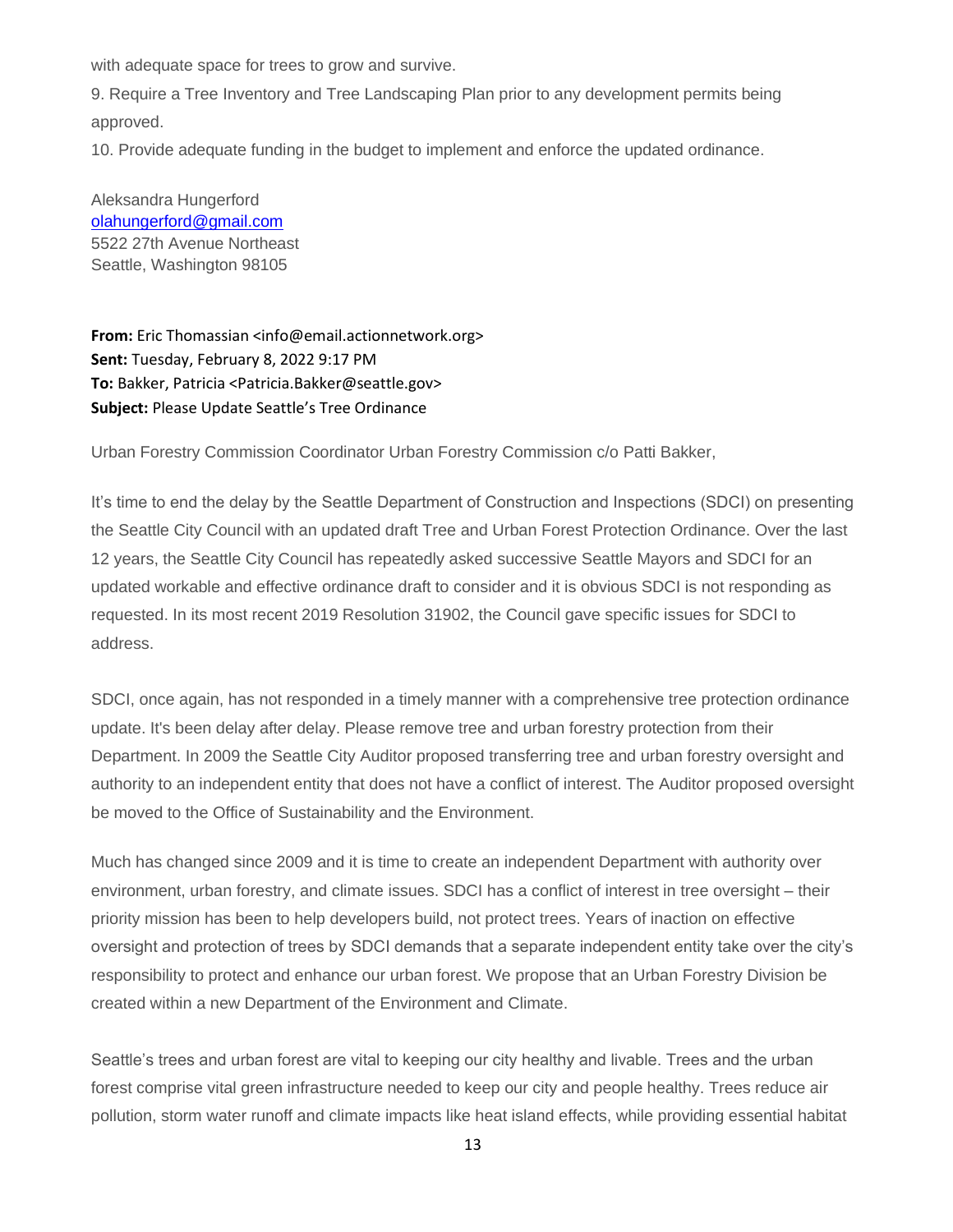for birds and other wildlife. They are important for the physical and mental health of our residents. A robust urban forest is critical for climate resilience and tree equity.

Seattle's rapid growth and an outdated tree ordinance are reducing these beneficial effects as trees are removed and not even replaced. It is urgent to act now to stop this continued loss of existing trees, particularly large mature trees and tree groves. It is important to promote environmental equity by retaining as many trees as possible and replacing those removed.

Please update Seattle's Tree Protection Ordinance as recommended in the latest draft by the Seattle Urban Forestry Commission.

Here are the key provisions that need to be in an updated tree ordinance:

1. Expand the existing Tree Removal and Replacement Permit Program, including 2-week public notice and posting on-site, as used by the Seattle Department of Transportation (SDOT) – to cover all Significant Trees (6" and larger diameter at breast height (DBH)) on private property in all land use zones, both during development and outside development.

2. Require the replacement of all Significant Trees removed with trees that in 25 years will reach equivalent canopy volume lost – either on site or pay a replacement fee into a City Tree Replacement and Preservation Fund. Allow the Fund to also accept fines, donations, grants, purchase land and set up easements.

3. Expand current protections for Exceptional Trees and reduce the upper threshold for Exceptional Trees to 24" DBH, protect tree groves and heritage trees and prohibit Significant Trees being removed on undeveloped lots.

4. Allow removal of no more than 2 Significant non-Exceptional Trees in 3 years per lot outside development.

5. Establish one citywide database for applying for Tree Removal and Replacement Permits and to track changes in the tree canopy.

6. Post online all permit requests for 2 weeks prior to removal and all permit approvals for public viewing. Establish and maintain a city-wide database and inventory of existing trees, trees removed, and trees planted. Post on-line quarterly reports.

7. Expand SDOT's existing tree service provider's registration and certification to register all Tree Service Providers (arborists) working on trees in Seattle.

8. Require developers throughout the development process to maximize the retention of existing trees with adequate space for trees to grow and survive.

9. Require a Tree Inventory and Tree Landscaping Plan prior to any development permits being approved.

10. Provide adequate funding in the budget to implement and enforce the updated ordinance.

14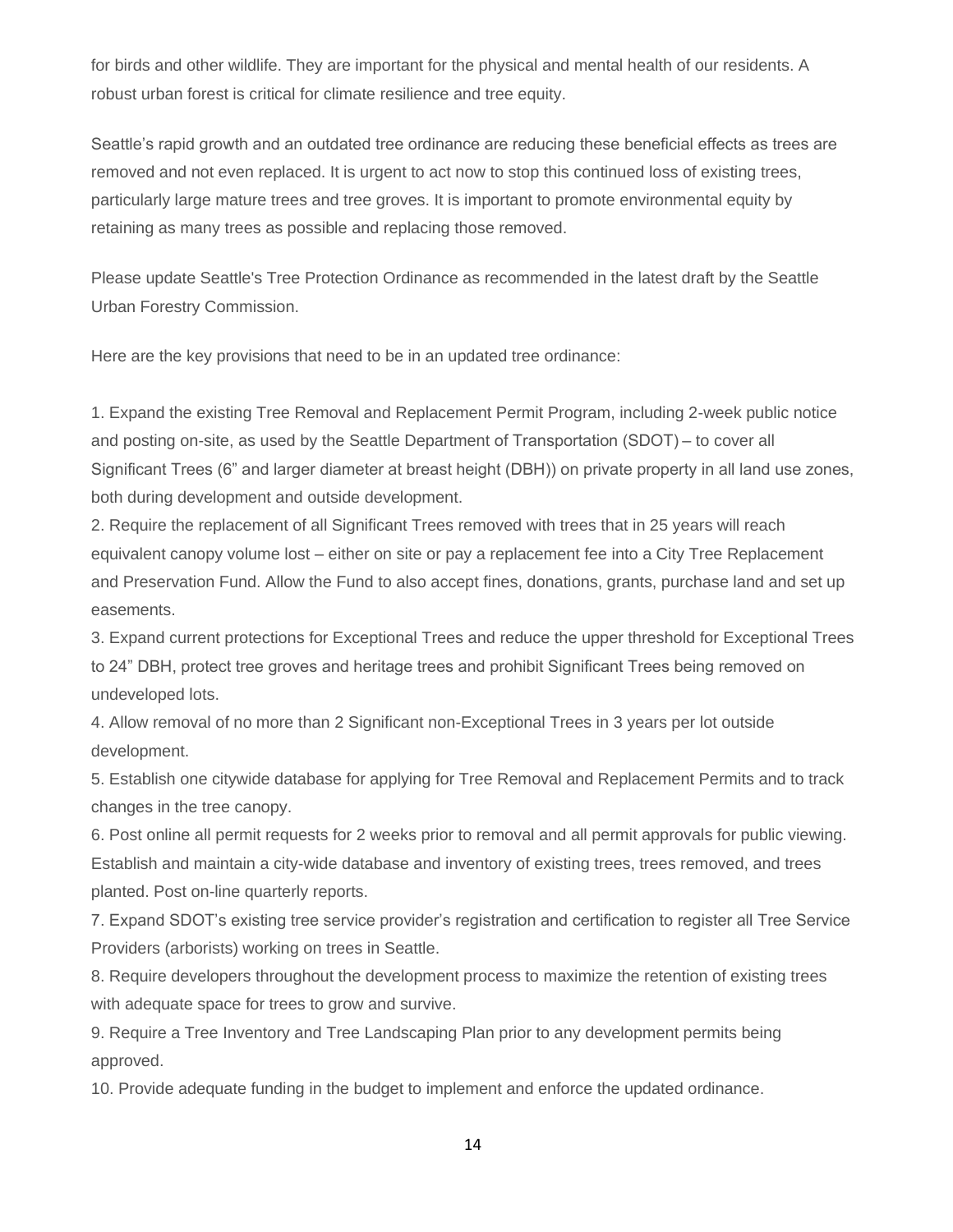Eric Thomassian [Eric.thomassian@gmail.com](mailto:Eric.thomassian@gmail.com) 9100 15TH AVE NE SEATTLE, Washington 98115

**From:** shana kelly <info@email.actionnetwork.org> **Sent:** Wednesday, February 9, 2022 10:40 AM **To:** Bakker, Patricia <Patricia.Bakker@seattle.gov> **Subject:** Keep Seattle Livable!

Urban Forestry Commission Coordinator Urban Forestry Commission c/o Patti Bakker,

It's time to end the delay by the Seattle Department of Construction and Inspections (SDCI) on presenting the Seattle City Council with an updated draft Tree and Urban Forest Protection Ordinance. Over the last 12 years, the Seattle City Council has repeatedly asked successive Seattle Mayors and SDCI for an updated workable and effective ordinance draft to consider and it is obvious SDCI is not responding as requested. In its most recent 2019 Resolution 31902, the Council gave specific issues for SDCI to address.

SDCI, once again, has not responded in a timely manner with a comprehensive tree protection ordinance update. It's been delay after delay. Please remove tree and urban forestry protection from their Department. In 2009 the Seattle City Auditor proposed transferring tree and urban forestry oversight and authority to an independent entity that does not have a conflict of interest. The Auditor proposed oversight be moved to the Office of Sustainability and the Environment.

Much has changed since 2009 and it is time to create an independent Department with authority over environment, urban forestry, and climate issues. SDCI has a conflict of interest in tree oversight – their priority mission has been to help developers build, not protect trees. Years of inaction on effective oversight and protection of trees by SDCI demands that a separate independent entity take over the city's responsibility to protect and enhance our urban forest. We propose that an Urban Forestry Division be created within a new Department of the Environment and Climate.

Seattle's trees and urban forest are vital to keeping our city healthy and livable. Trees and the urban forest comprise vital green infrastructure needed to keep our city and people healthy. Trees reduce air pollution, storm water runoff and climate impacts like heat island effects, while providing essential habitat for birds and other wildlife. They are important for the physical and mental health of our residents. A robust urban forest is critical for climate resilience and tree equity.

Seattle's rapid growth and an outdated tree ordinance are reducing these beneficial effects as trees are removed and not even replaced. It is urgent to act now to stop this continued loss of existing trees,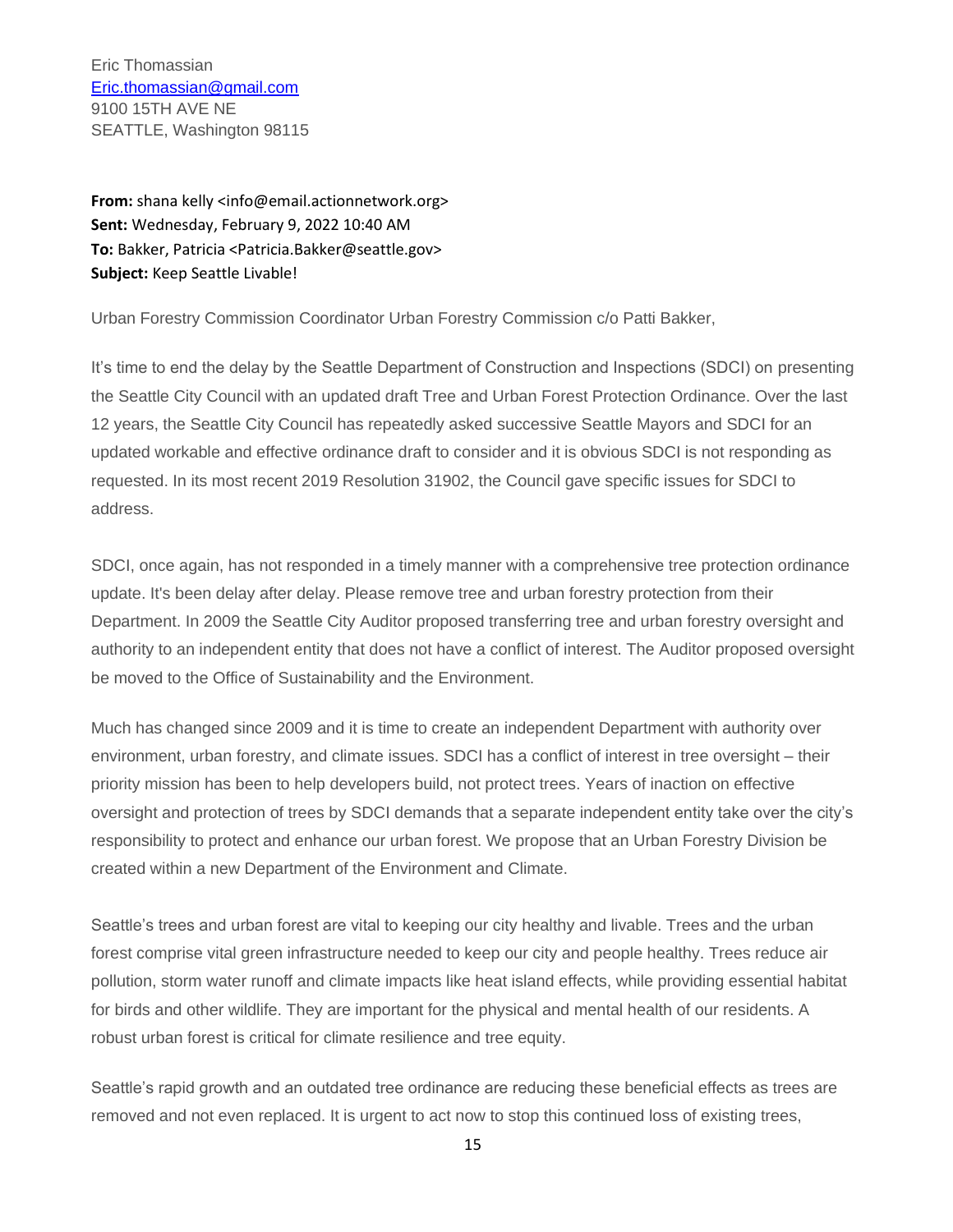particularly large mature trees and tree groves. It is important to promote environmental equity by retaining as many trees as possible and replacing those removed.

Please update Seattle's Tree Protection Ordinance as recommended in the latest draft by the Seattle Urban Forestry Commission.

Here are the key provisions that need to be in an updated tree ordinance:

1. Expand the existing Tree Removal and Replacement Permit Program, including 2-week public notice and posting on-site, as used by the Seattle Department of Transportation (SDOT) – to cover all Significant Trees (6" and larger diameter at breast height (DBH)) on private property in all land use zones, both during development and outside development.

2. Require the replacement of all Significant Trees removed with trees that in 25 years will reach equivalent canopy volume lost – either on site or pay a replacement fee into a City Tree Replacement and Preservation Fund. Allow the Fund to also accept fines, donations, grants, purchase land and set up easements.

3. Expand current protections for Exceptional Trees and reduce the upper threshold for Exceptional Trees to 24" DBH, protect tree groves and heritage trees and prohibit Significant Trees being removed on undeveloped lots.

4. Allow removal of no more than 2 Significant non-Exceptional Trees in 3 years per lot outside development.

5. Establish one citywide database for applying for Tree Removal and Replacement Permits and to track changes in the tree canopy.

6. Post online all permit requests for 2 weeks prior to removal and all permit approvals for public viewing. Establish and maintain a city-wide database and inventory of existing trees, trees removed, and trees planted. Post on-line quarterly reports.

7. Expand SDOT's existing tree service provider's registration and certification to register all Tree Service Providers (arborists) working on trees in Seattle.

8. Require developers throughout the development process to maximize the retention of existing trees with adequate space for trees to grow and survive.

9. Require a Tree Inventory and Tree Landscaping Plan prior to any development permits being approved.

10. Provide adequate funding in the budget to implement and enforce the updated ordinance.

shana kelly [kellshan@hotmail.com](mailto:kellshan@hotmail.com) 123 NE 57th St Seattle, Washington 98105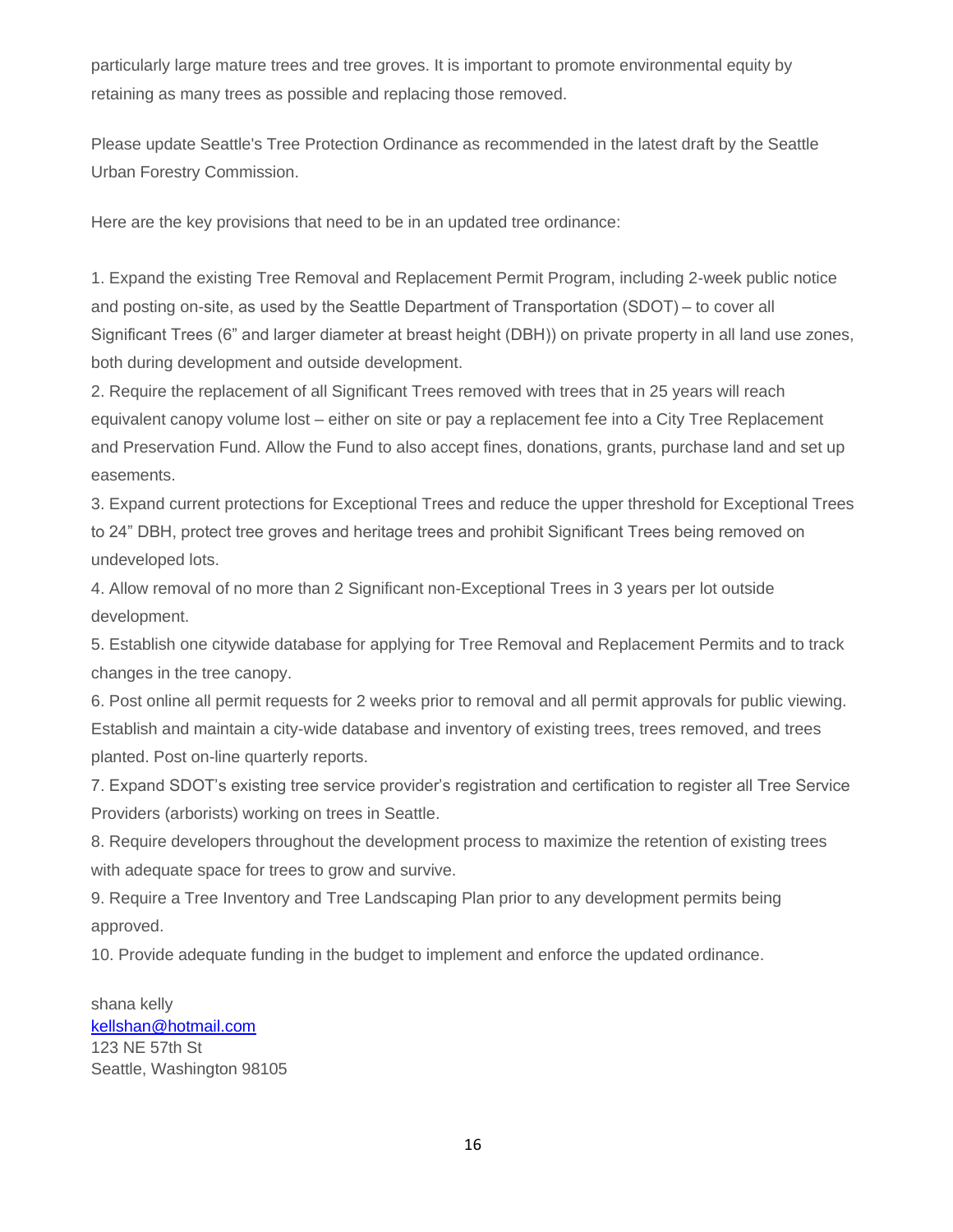**From:** RICHARD E <climbwall@msn.com> **Sent:** Wednesday, February 9, 2022 2:48 PM **To:** Bakker, Patricia <Patricia.Bakker@seattle.gov> **Subject:** Fw: Support CB12207 Registration of Arborists and Tree Protection Efforts Citywide

**CAUTION: External Email**

Helo Patricia,

A copy for the SUFC.

**Thanks** 

Richard Ellison

**From:** RICHARD E [<climbwall@msn.com>](mailto:climbwall@msn.com)

**Sent:** Wednesday, February 9, 2022 2:41 PM

**To:** [Council@seattle.gov](mailto:Council@seattle.gov) [<council@seattle.gov>](mailto:council@seattle.gov); Councilmember Dan Strauss [<dan.strauss@seattle.gov>](mailto:dan.strauss@seattle.gov); [Alex.Pedersen@seattle.gov](mailto:Alex.Pedersen@seattle.gov) [<Alex.Pedersen@seattle.gov>](mailto:Alex.Pedersen@seattle.gov); An, Noah [<noah.an@seattle.gov>](mailto:noah.an@seattle.gov); Rundquist, Nolan [<Nolan.Rundquist@seattle.gov>](mailto:Nolan.Rundquist@seattle.gov)[; r@seattle.gov](mailto:r@seattle.gov) [<r@seattle.gov>](mailto:r@seattle.gov) **Subject:** Support CB12207 Registration of Arborists and Tree Protection Efforts Citywide

February 9, 2022

To the Seattle City Council Land Use Committee,

I want to thank the committee for moving forward to CB12207 help improve protection for Seattle's mature trees and tree canopy through the registration of tree care providers and holding them accountable for Seattle's proper tree care regulations.

I would also like to support friendly amendments to this bill that would coordinate this arborist registration effort with SDOT's, as it should be easier for the industry to have one working list for Seattle. Additionally, I support arborists suggestions that the new hazardous tree regulations also follow ISA Tree Risk Assessment Qualification methods and standards.

I strongly support the Section 1 language noting that:

"land development has the potential to greatly impact the conservation or loss of urban forest resources on both private and public land," … and to "increase [of] citywide tree canopy coverage to 30 percent by 2037 and to 40 percent over time."

The proposed tree provider legislation wonderfully notes: "Seattle's urban forest reflects a history of environmental injustice with Widespread Race and Class Disparities in Surface Urban Heat. The City is experiencing numerous losses of significant trees and areas of its